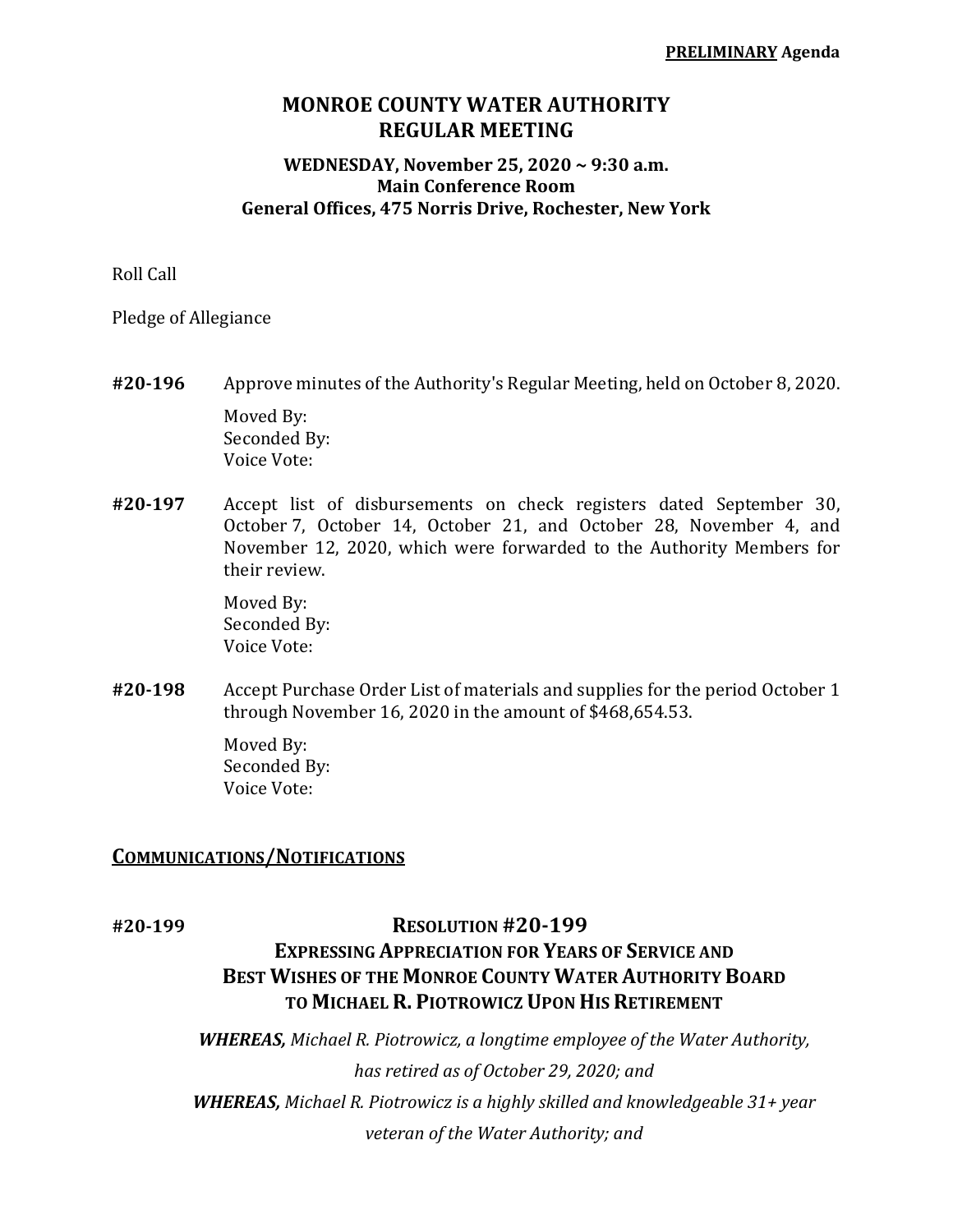*WHEREAS, Michael R. Piotrowicz will be remembered for his dedicated service by his fellow employees and management of the Water Authority. NOW, THEREFORE, BE IT RESOLVED, MCWA extends its appreciation and best wishes for a happy, fulfilling retirement; and BE IT FURTHER RESOLVED, the Recording Secretary of the Board is hereby requested to forward a copy of this Resolution to Michael R. Piotrowicz, MCWA Retiree.*

 Moved By: Seconded By: Roll Call Vote:

**#20‐200** Confirm the following personnel appointment pending approval and pursuant to the Rules and Regulations of the Monroe County Civil Service Commission:

> Title Change of Cady Joy from Utility Worker to Drafting Technician effective November 30, 2020 at Salary Schedule 5, Group 2.

 Moved By: Seconded By: Roll Call Vote:

**#20‐201** Confirm the following personnel appointment pending approval and pursuant to the Rules and Regulations of the Monroe County Civil Service Commission:

> Title Change of Brandon Miller from Utility Worker to Drafting Technician effective November 30, 2020 at Salary Schedule 5, Group 2.

 Moved By: Seconded By: Roll Call Vote:

**#20‐202** Authorize the use of **New York State OGS Contract, Group #39000, Award #22918, Contract #PC67229 – Industrial & Commercial Supplies and Equipment,** for the as-needed procurement of **Maintenance & Cleaning Supplies** from **Hillyard, Inc.** in an estimated annual amount of \$45,000 through the contract period ending September 30, 2022.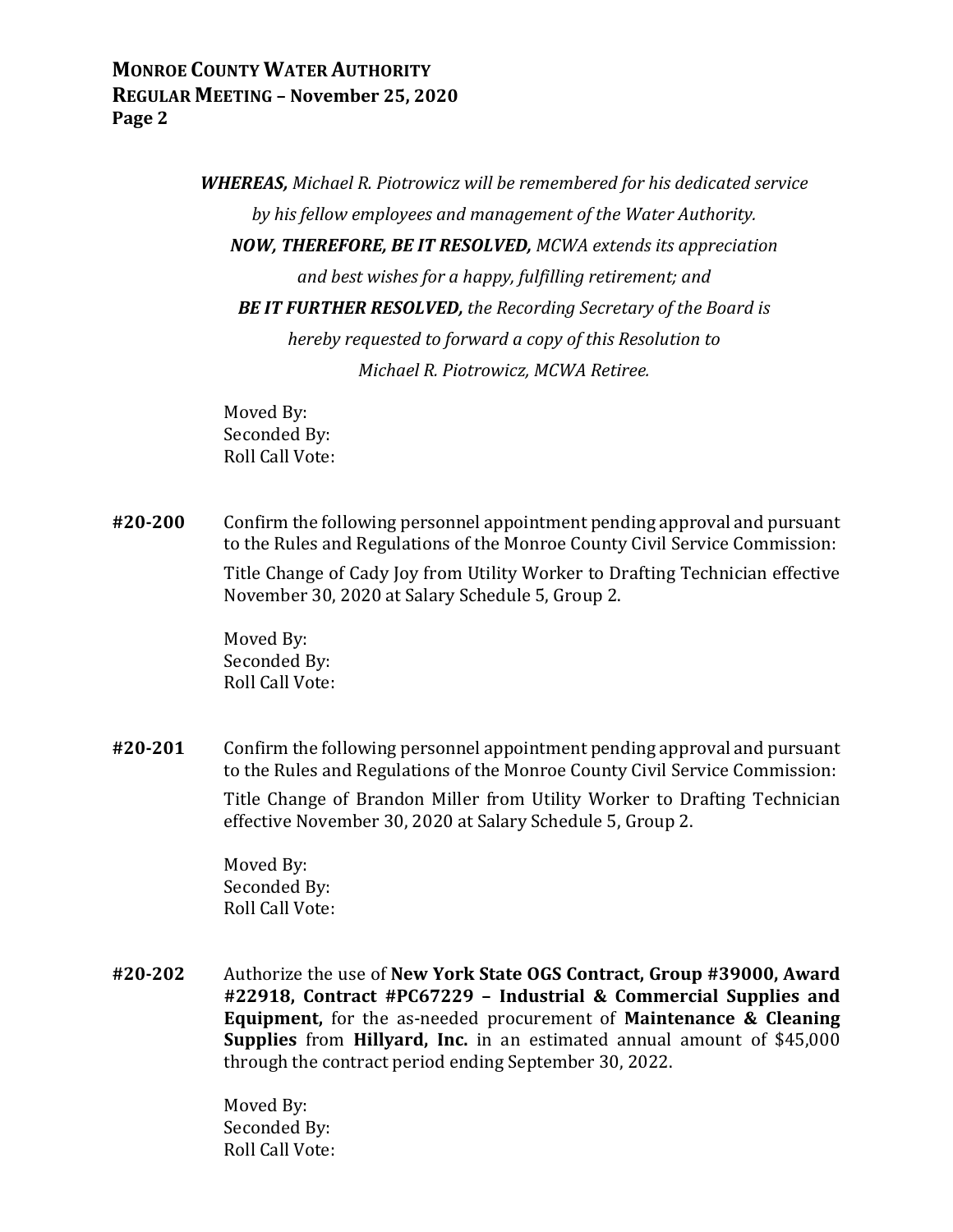**#20‐203** Authorize the use of **New York State OGS Contract Group #72007, Award #23182** for the as-needed **Rental of Heavy Equipment** for an estimated annual amount of \$300,000 through the contract period ending October 7, 2025 from various vendors awarded serving MCWA's service area, based on pricing and availability. Vendors include: **Admar Supply Company, Inc.** (Contract #PS69101); **C.P. Ward, Inc.** (Contract #PS69102); **Five Star Equipment, Inc.** (Contract #PS69106); **George & Swede Sales and Service, Inc.** (Contract #PS69107); and **Monroe Tractor & Implement Co., Inc.** (Contract #PS69114).

> Moved By: Seconded By: Roll Call Vote:

**#20‐204** Authorize the purchase of **Industrial and Commercial Supplies and Equipment**, to be ordered as needed, utilizing **New York State Contract Group #39000, Award #22918, Contract #PC67235,** from **W.W. Grainger, Inc.,** for an estimated total annual cost of \$125,000 through the contract period ending September 30, 2021. This contract may be extended for an additional 12-month period through September 30, 2022 in accordance with the terms and conditions of the New York State Office of General Services.

> Moved By: Seconded By: Roll Call Vote:

**#20‐205** Authorize a Blanket Purchase Order for the procurement of **Industrial and Commercial Supplies and Equipment** not included on New York State Contract, to be ordered as needed from **W.W. Grainger, Inc.,** for an estimated total cost of \$25,000 for a one-year term from December 10, 2020 through December 9, 2021.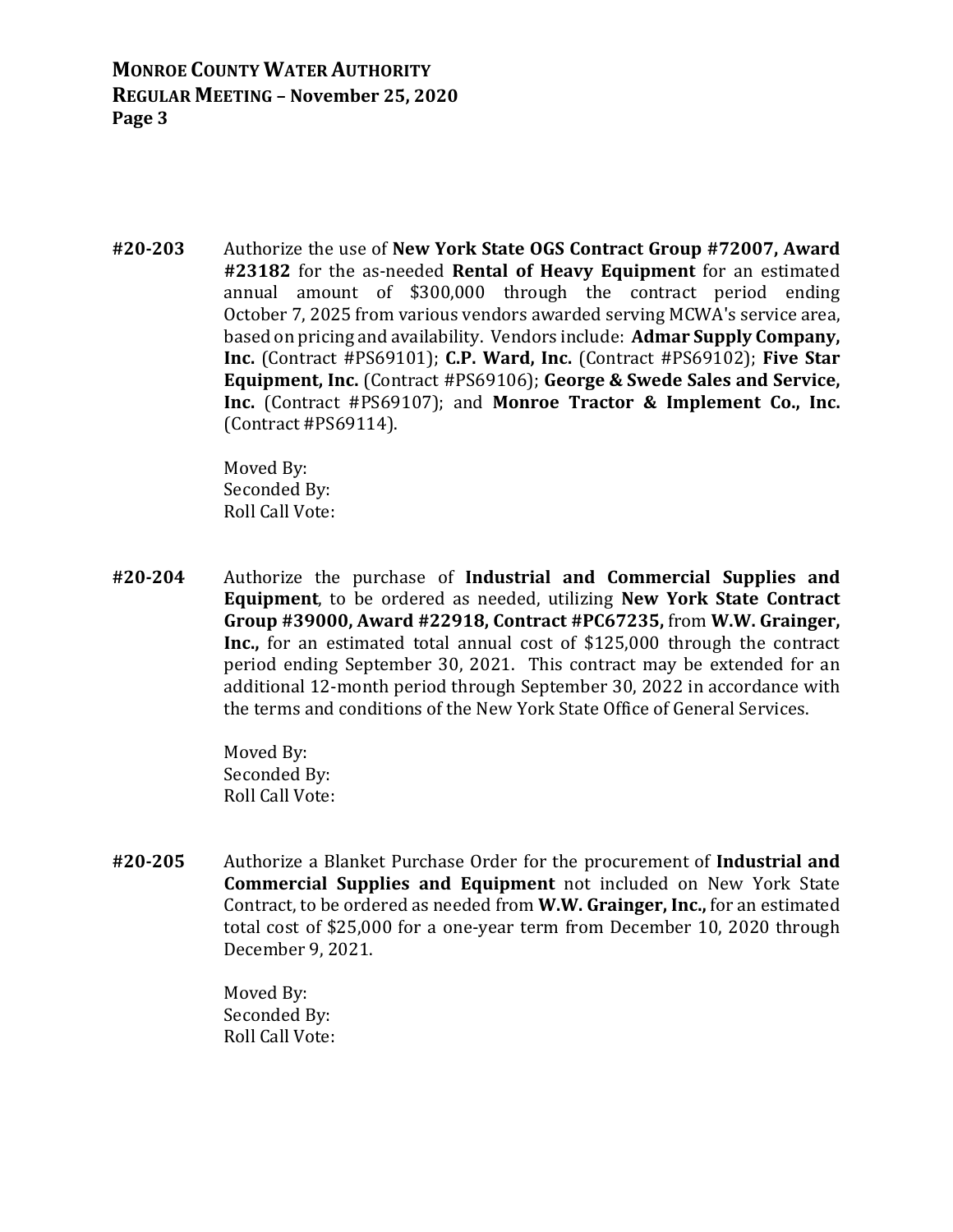**#20‐206** Authorize the purchase of **Industrial and Commercial Supplies and Equipment**, to be ordered as needed, utilizing **New York State Contract Group #39000, Award #22918, Contract #PC67234,** from **MSC Industrial Supply Company,** for an estimated total annual cost of \$12,000 through the contract period ending September 30, 2021.

> Moved By: Seconded By: Roll Call Vote:

**#20‐207** Authorize a Blanket Purchase Order for the procurement of **Industrial and Commercial Supplies and Equipment** not included on New York State Contract, to be ordered as needed from **MSC Industrial Supply Company,** for an estimated total cost of \$8,000 for the term ending September 30, 2021.

> Moved By: Seconded By: Roll Call Vote:

**#20‐208** Authorize the purchase of **various parts and supplies,** as needed, for **maintenance and repair of Water Authority Dump Trucks and Crew Trucks** throughout year 2021 from **Kenworth Northeast Group** for an estimated total cost of \$65,000. Kenworth Northeast Group has branches in Buffalo, Rochester, Elmira, Syracuse, and Albany and is the only authorized Kenworth dealership to service New York State.

> Moved By: Seconded By: Roll Call Vote:

**#20‐209** Authorize the purchase of **various parts and supplies,** as needed, for **maintenance and repair of the Authority's John Deere Backhoes and Loaders** throughout year 2021 from **Five Star Equipment, Inc.** for an estimated total cost of \$20,000. Five Star Equipment, Inc. is the sole source for John Deere parts and equipment within Monroe County.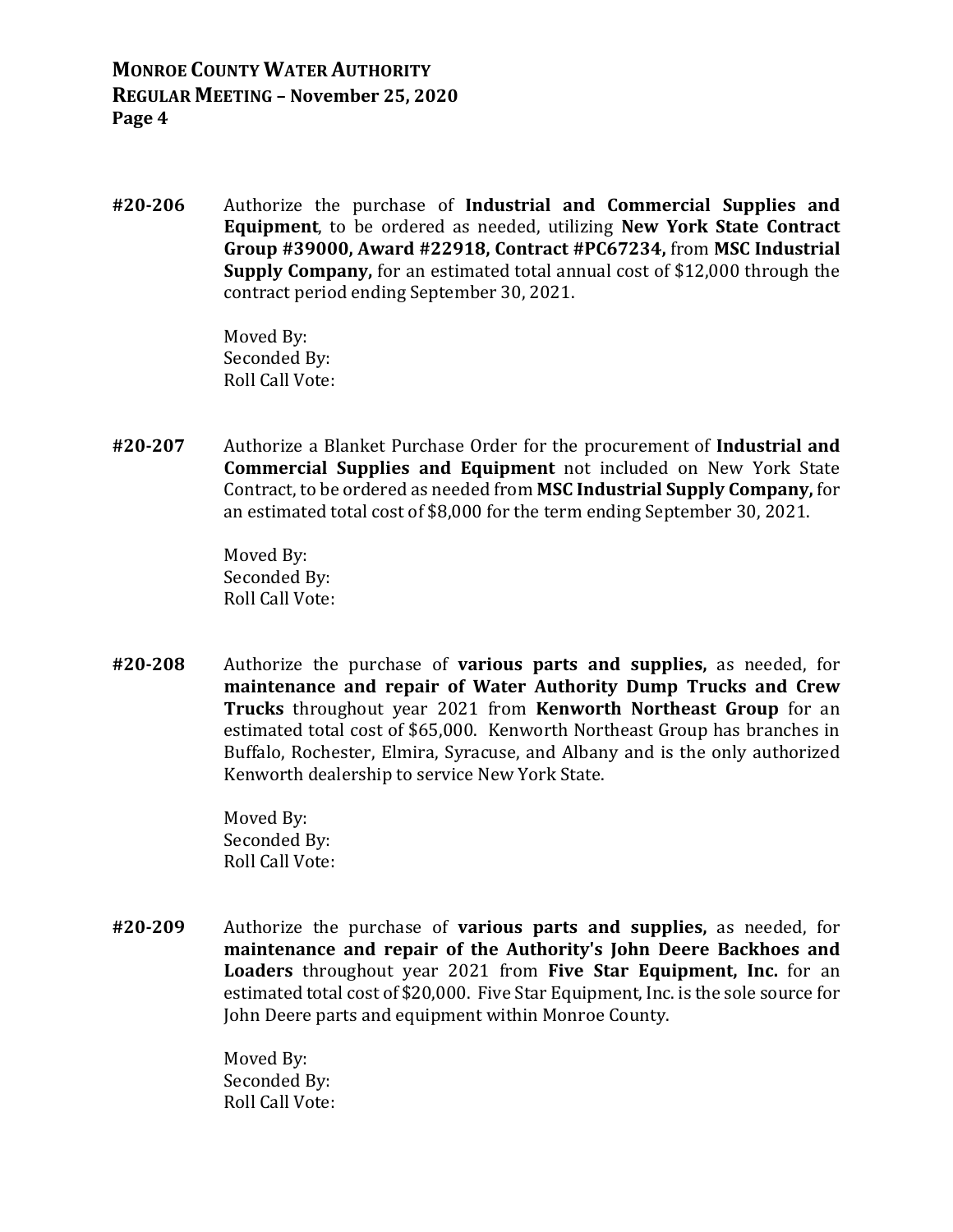**#20‐210** Authorize the purchase of **various parts and supplies,** as needed, for **maintenance and repair of the Authority's Caterpillar Backhoes** throughout year 2021, from **Milton CAT**, for an estimated total cost of \$30,000. Milton CAT is the authorized Caterpillar dealer for the Upstate and Western New York territory, with locations in Clifton Park, Batavia, Binghamton, and Syracuse.

> Moved By: Seconded By: Roll Call Vote:

**#20‐211** Authorize a unit price purchase contract for **Water Service Materials** from low responsive, responsible bidder, **Blair Supply Corporation,** in the bid amount of \$32,858.30 for an initial term of one year with the option to extend for up to four additional one-year terms upon mutual consent. The bid amount is based on estimated quantities.

> Moved By: Seconded By: Roll Call Vote:

**#20‐212** Authorize the award of the **Shoremont WTP and Webster WTP Intake Cleaning and Repairs** unit price contract to the low responsive, responsible bidder, **Empire Marine Corporation,** for the bid amount of \$297,580 with the option to extend the contract for up to four additional one-year terms upon mutual consent.

> Moved By: Seconded By: Roll Call Vote:

**#20‐213** Authorize the purchase of a new **Software Licensing and Support** agreement with **AVEVA Group, PLC** for the Authority's SCADA system **Wonderware® and ThinManager®** software, including onsite assistance to implement software upgrades, for an estimated total cost up to \$120,000 for the threeyear period commencing December 30, 2020 through December 29, 2023.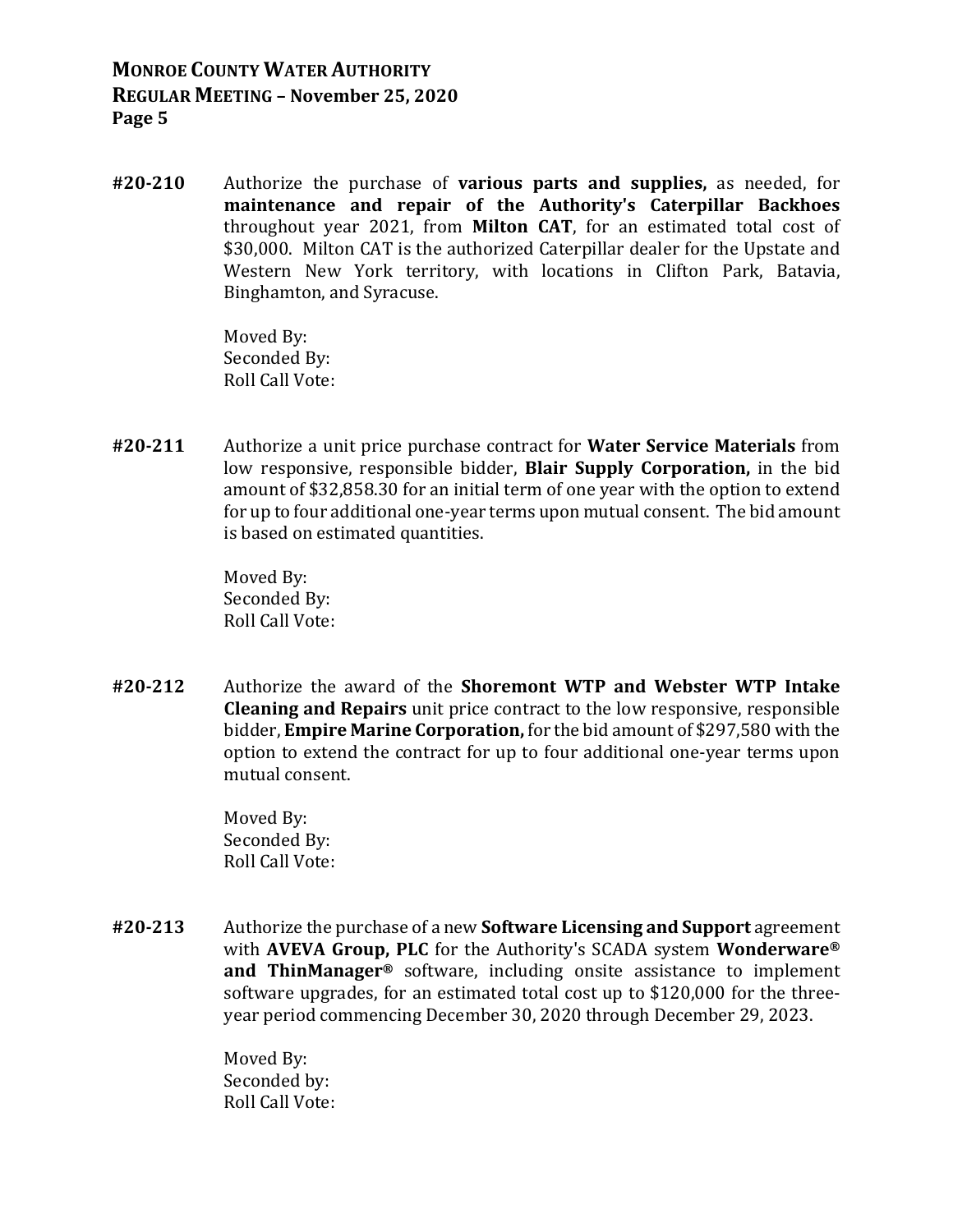**#20‐214** Authorize the use of **New York State OGS Contract, Group #73600, Award #22802, Contract #PM67310,** for the purchase of **VMware** software, licensing, and one year of production support from **Dell Technologies** in the amount of \$16,575.34. Production Support will be renewed annually.

> Moved By: Seconded By: Roll Call Vote:

**#20‐215** WHEREAS, the Monroe County Water Authority (the "Authority") has been leasing the property known as 195 Norris Drive, Rochester, New York (the "Property") continually beginning April 1, 2020 in order to satisfy the need for increased office space and decreased employee density; and

> WHEREAS, the Authority owns and utilizes the adjacent property and has determined a long term need for this additional Property; and

WHEREAS, the Property has become available for sale; and

 WHEREAS, the Authority had an independent appraisal of the Property completed by Bruckner, Tillett, Rossi, Cahill & Associates on August 10, 2020; and

 WHEREAS, a proposed purchase price of \$300,000 has been agreed upon between the owner of the Property, JDP Properties, LLC, and the Authority.

 NOW, THEREFORE, BE IT RESOLVED: The Monroe County Water Authority Board of Directors authorizes the **purchase of the Real Property known as 195 Norris Drive, Rochester, New York,** for the agreed upon price of \$300,000 plus any associated closing costs and fees; and

 BE IT FURTHER RESOLVED: That the Executive Director, or his designee, is authorized to execute any and all documents necessary, in the opinion of counsel to the Authority, to give effect to the resolutions made herein; and

 BE IT FURTHER RESOLVED: That the Executive Director, or his designee, shall have the authority to take such other actions as he deems advisable and necessary in relation to obtaining the Property.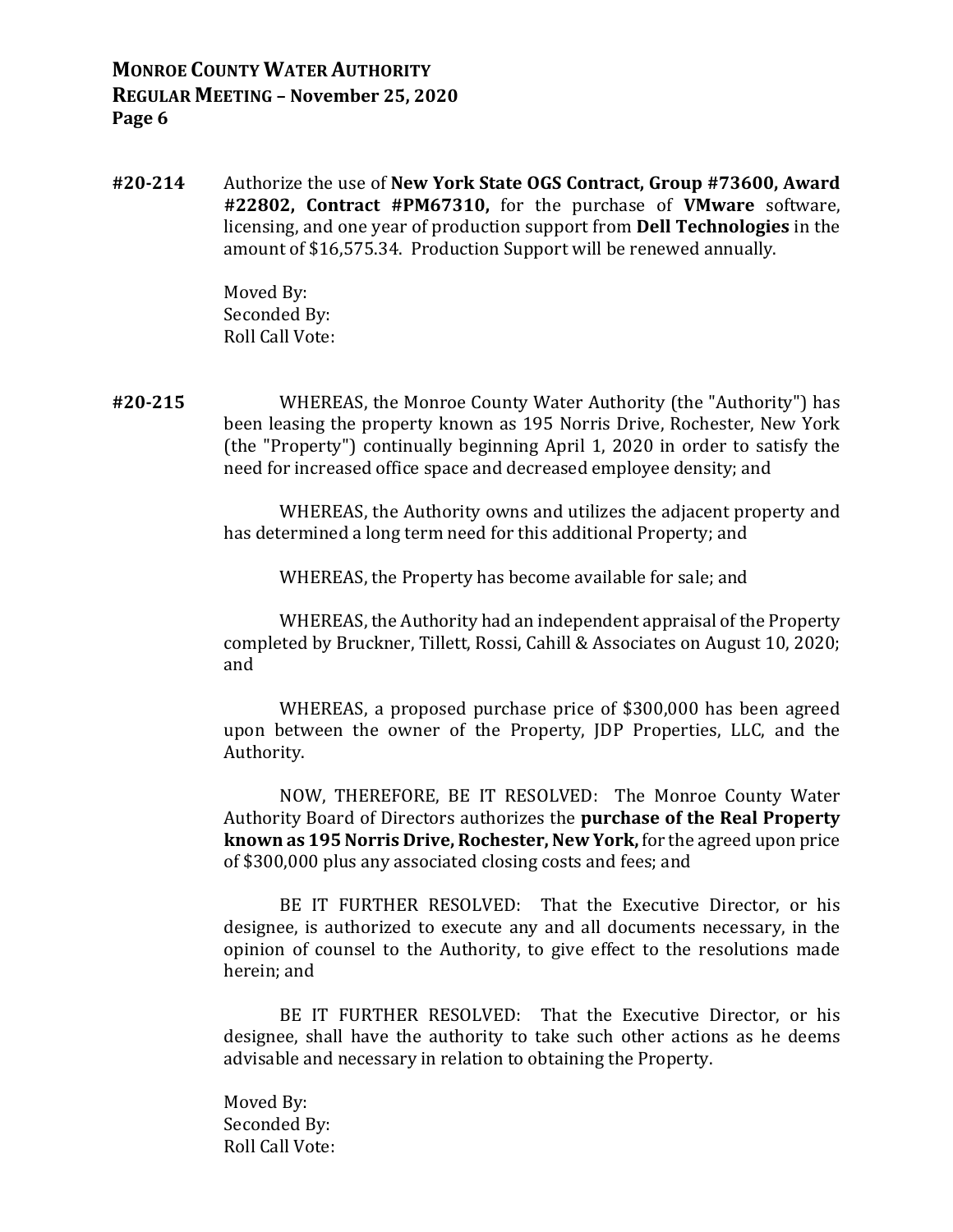**#20‐216** Authorize the purchase of **Veeam Backup and Replication Software** 5 year renewal subscription and production maintenance from low responsive, responsible bidder, **Zones, LLC** for a total estimated cost of \$16,943.60.

> Moved By: Seconded By: Roll Call Vote:

**#20‐217** The Members of the Authority expressly make the following determination for all awards of Procurement Contracts made during this meeting: (i) the proposed awardee has been found to be responsible; (ii) the proposed awardee complied with the State Finance Law provisions regarding Permissible Contacts (as defined in the Authority's Procurement Disclosure Policy); (iii) the proposed awardee has (or will prior to the final award being effective) complied with the State Finance Law provisions that require disclosure of all information required to be in the Authority's Solicitation Materials (as such term is defined in the Authority's Procurement Disclosure Policy); and (iv) the procurement process did not involve conduct that is prohibited by the Public Officers Law, the Authority's Procurement Disclosure Policy, and the Authority's Code of Ethics and Conflict of Interest Policies.

> Moved By: Seconded By: Roll Call Vote:

**#20‐218** WHEREAS, in accordance with the State Environmental Quality Review Act (SEQR), the Monroe County Water Authority (the "Authority") as applicant proposes to undertake the following project: **Walker Road Tank** (the "Project"); and

> WHEREAS, the Authority staff has prepared Part 1 of the Full Environmental Assessment Form, which was forwarded with a cover letter informing involved/interested agencies of the Authority's desire to act as Lead Agency on this Project, and requesting that all involved agencies agree to the Authority's desire to act as Lead Agency by October 21, 2020. Staff did not receive any written and/or oral objections to the Authority acting as Lead Agent for the above-referenced action.

> NOW, THEREFORE, BE IT RESOLVED BY THE MEMBERS OF THE MONROE COUNTY WATER AUTHORITY: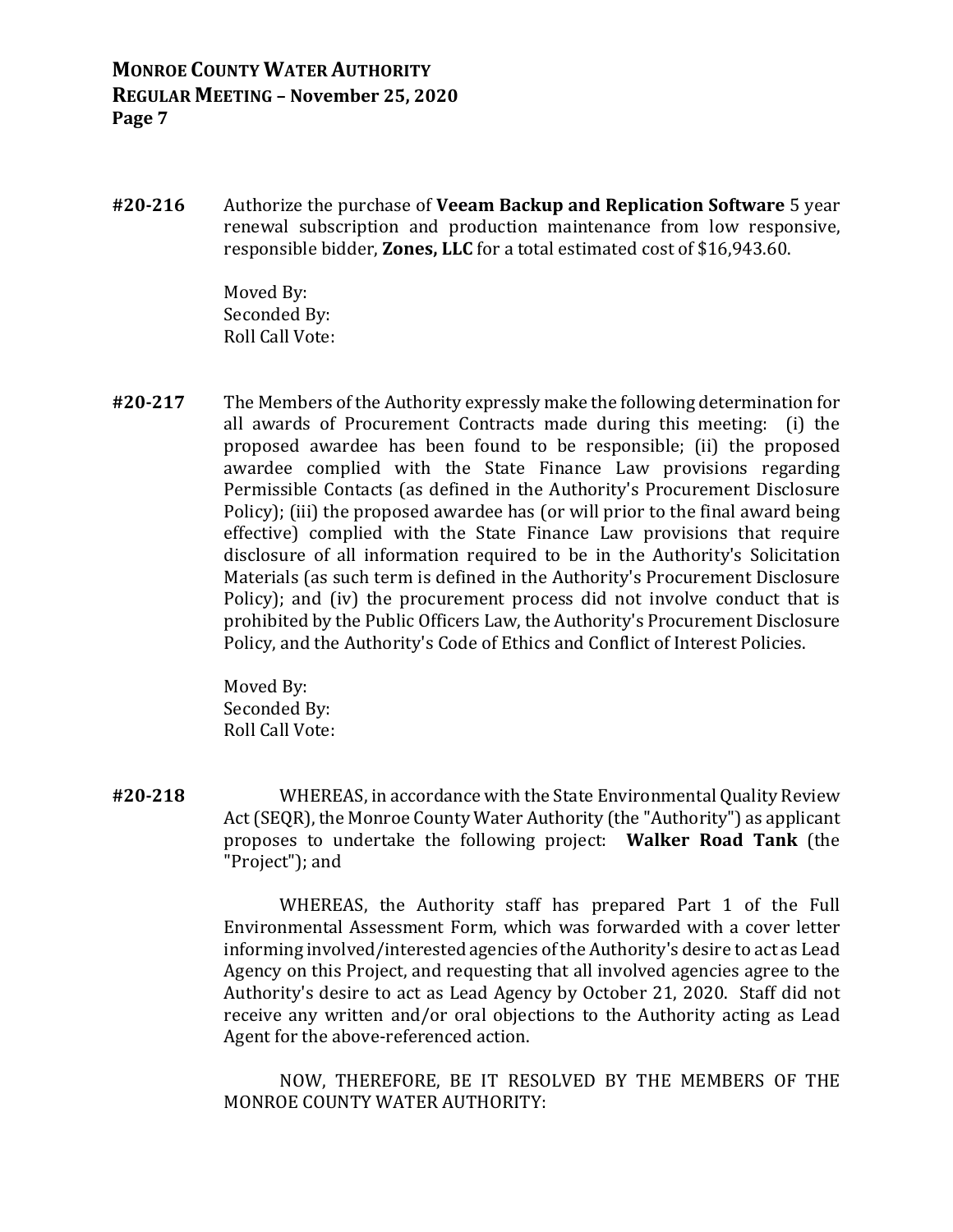SECTION I: That the Authority shall act as **Lead Agency** on the Walker Road Tank Project, and by the Board's directive, the appropriate staff shall complete all actions necessary to comply with SEQR.

 Moved By: Seconded By: Roll Call Vote:

**#20‐219** WHEREAS, on November 25, 2020, the Monroe County Water Authority (the "Authority") declared itself Lead Agency in accordance with the State Environmental Quality Review Act ("SEQR") and its corresponding regulations found at 6 NYCRR 617.6(b) with regard to the proposed Walker Road Tank (the "Project") in the Town of Pavilion; and

> WHEREAS, Part 2 of the Environmental Assessment Form ("EAF") identified no significant negative environmental impacts from the Project; and

> WHEREAS, the Authority staff has compared all impacts which may be reasonably expected to result from this proposed Type 1 action against the criteria set forth in NYCRR 617.7.

> NOW, THEREFORE, BE IT RESOLVED BY THE MEMBERS OF THE MONROE COUNTY WATER AUTHORITY:

> SECTION I: Based upon our review of Part 2 of the EAF on this action, and the Authority staff comments related thereto, if any, in accordance with 6 NYCRR 617.7, the Authority determines that the identified environmental impacts of the Project will not be significant.

> SECTION II: This Board determines that the proposed action will not have a significant impact on the environment and, therefore, an environmental impact statement will not be prepared. This determination constitutes a **negative declaration for the purpose of SEQR**.

> SECTION III: Staff is hereby directed to give notice of this determination in accordance with 6 NYCRR 617.12.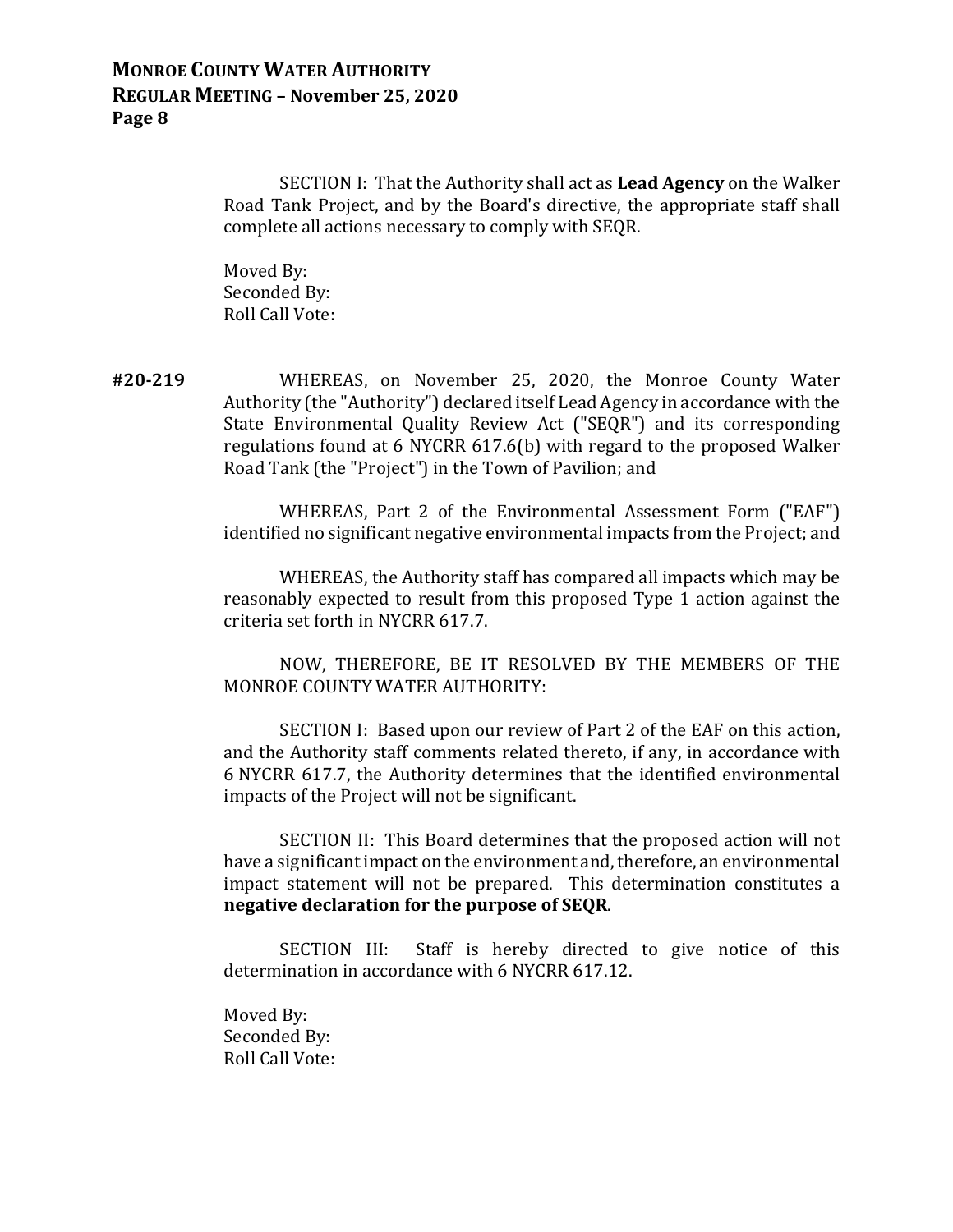#### **COMPENSATION COMMITTEE REPORT**

#### **FINANCE COMMITTEE REPORT**

**#20‐220 Approve an amendment to the Authority's** *Rules for the Sale of Water and the Collection of Rents and Charges* **effective January 1, 2021** in the form attached hereto and made a part of the minutes hereof, subject to compliance with the requirements of Subdivision 1 of Section 1096-a of the Public Authorities Law, with a copy of said amendment to be duly certified by the Recording Secretary of the Authority and filed with the President of the Monroe County Legislature and thereafter published once in the *Democrat and Chronicle,* once in the *Daily Record,* once in the *Batavia Daily News,* and once in the *Post* Newspapers; and filed in the Monroe County Clerk's office.

> Moved By: Seconded By: Roll Call Vote:

**#20‐221** WHEREAS, the Monroe County Water Authority has adopted a water rate schedule effective January 1, 2021, which amends its present water rate schedule; and

> WHEREAS, Section 1096-a of the Public Authorities Law provides for (1) notification of such water rate schedule change to the President of the Monroe County Legislature and (2) a public information meeting.

> NOW, THEREFORE, IT IS RESOLVED: That the Authority publish an announcement of a Public Information Meeting to be held on December 14, 2020 at 3:00 p.m. in the offices of the Authority, 475 Norris Drive, Rochester, New York; and

> IT IS FURTHER RESOLVED: That the Authority will conduct the Public Information Meeting in order to inform the public of the need and the design of the water rates schedule changes; and

> IT IS FURTHER RESOLVED: That a copy of this Resolution be certified by the Recording Secretary of the Authority and delivered to the President of the Monroe County Legislature.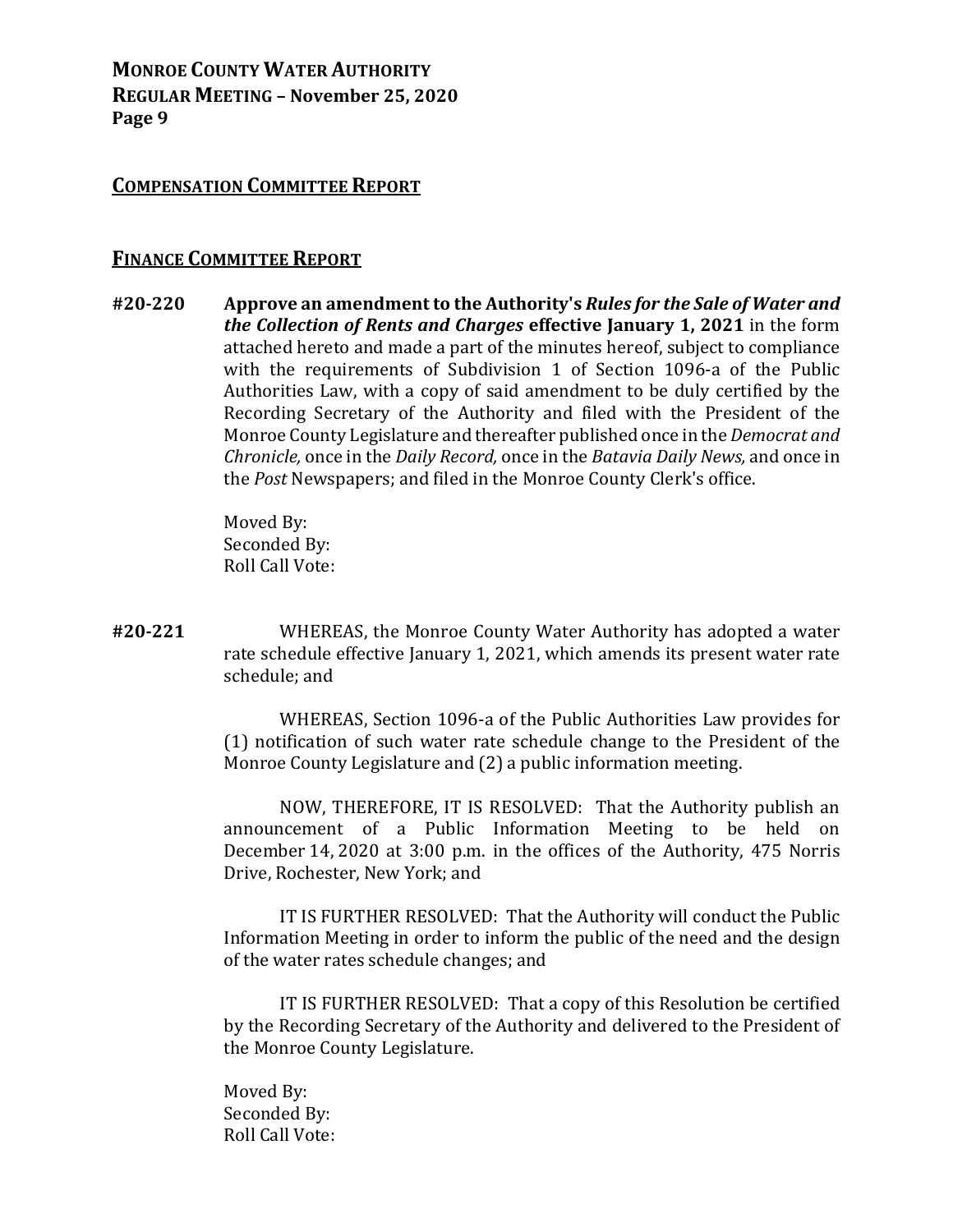**#20‐222** Upon recommendation of the Monroe County Water Authority's Finance Committee, the Board hereby re-adopts the **Debt Management Policy**, as presented.

> Moved By: Seconded By: Roll Call Vote:

**#20‐223** Approve the Authority's **3rd Quarter Investment Report** for the period ending September 30, 2020, as presented.

> Moved By: Seconded By: Roll Call Vote:

**#20‐224** Approve the Authority's **3rd Quarter Financial Report** for the period ending September 30, 2020, as presented.

> Moved By: Seconded By: Roll Call Vote:

**#20‐225** BE IT HEREBY RESOLVED: That the Monroe County Water Authority Board Meeting dates for **2021** be as follows:

| JANUARY        | Thursday        | 14 | 9:30 A.M. - REGULAR MEETING                  |
|----------------|-----------------|----|----------------------------------------------|
| <b>JANUARY</b> | <b>THURSDAY</b> | 28 | 9:30 A.M. - REGULAR MEETING (IF NECESSARY)   |
| FEBRUARY       | Thursday        | 11 | 9:30 A.M. - REGULAR MEETING                  |
| FEBRUARY       | Thursday        | 25 | 9:30 A.M. – REGULAR MEETING (IF NECESSARY)   |
| <b>MARCH</b>   | Thursday        | 11 | 9:30 A.M. – REGULAR MEETING                  |
| <b>MARCH</b>   | THURSDAY        | 25 | 9:30 A.M. - REGULAR MEETING (IF NECESSARY)   |
| APRIL          | Thursday        | 8  | $9:30$ A.M. – REGULAR & ANNUAL MEETING       |
| APRIL          | THURSDAY        | 22 | 9:30 A.M. – REG & ANNUAL MTGS (IF NECESSARY) |
| MAY            | THURSDAY        | 13 | 9:30 A.M. - REGULAR MEETING                  |
| MAY            | Thursday        | 27 | 9:30 A.M. - REGULAR MEETING (IF NECESSARY)   |
| JUNE           | Thursday        | 10 | 9:30 A.M. - REGULAR MEETING                  |
| <b>JUNE</b>    | Thursday        | 24 | 9:30 A.M. – REGULAR MEETING (IF NECESSARY)   |